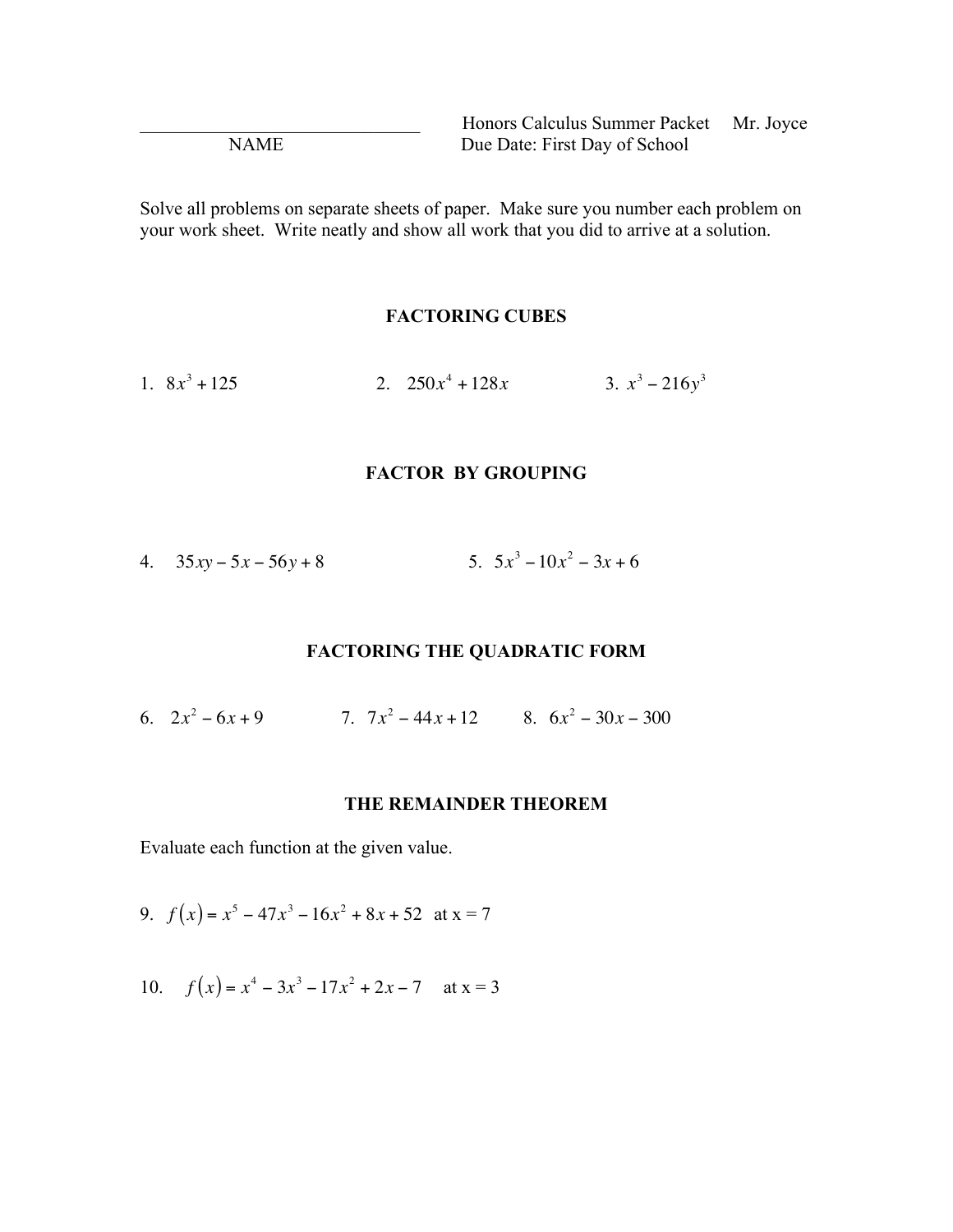## **DIVIDING BY LONG DIVISION**

11. 
$$
2x^4 + x^2 - 3x + 7 \div (x + 2)
$$
  
12.  $3x^6 + 2x + 5 \div (x - 1)$ 

## **DIVIDE BY USING SYNTHETIC DIVISION**

13.  $x^3 - 2x^2 - x + 2 \div (x - 2)$  14.  $x^4 - 2x^3 - 35x^2 - 23x + 180 \div (x + 6)$ 

## **DIVIDING FRACTIONS Simplify**

15. 
$$
\frac{\frac{3}{15}}{\frac{24}{35}} =
$$
 16. 
$$
\frac{\frac{6}{x^2}}{\frac{x}{3}} =
$$
 17. 
$$
\frac{\frac{(x+y)}{5}}{\frac{(x^2 + 2xy + y^2)}{10}} =
$$

18. 
$$
\frac{5}{28x+4} \div \frac{4}{35x+5} =
$$

# **FACTORING THE LOWEST VARIABLE OR POWER SIMPLIFY**

19. 
$$
3x^2(2x^3+2)^{-3} - 6x(2x^3+2)^{-4}
$$

20. 
$$
-6\pi x^2 (2x^2 - 1)^{-\frac{3}{2}} + 3\pi (2x^2 - 1)^{-\frac{1}{2}}
$$